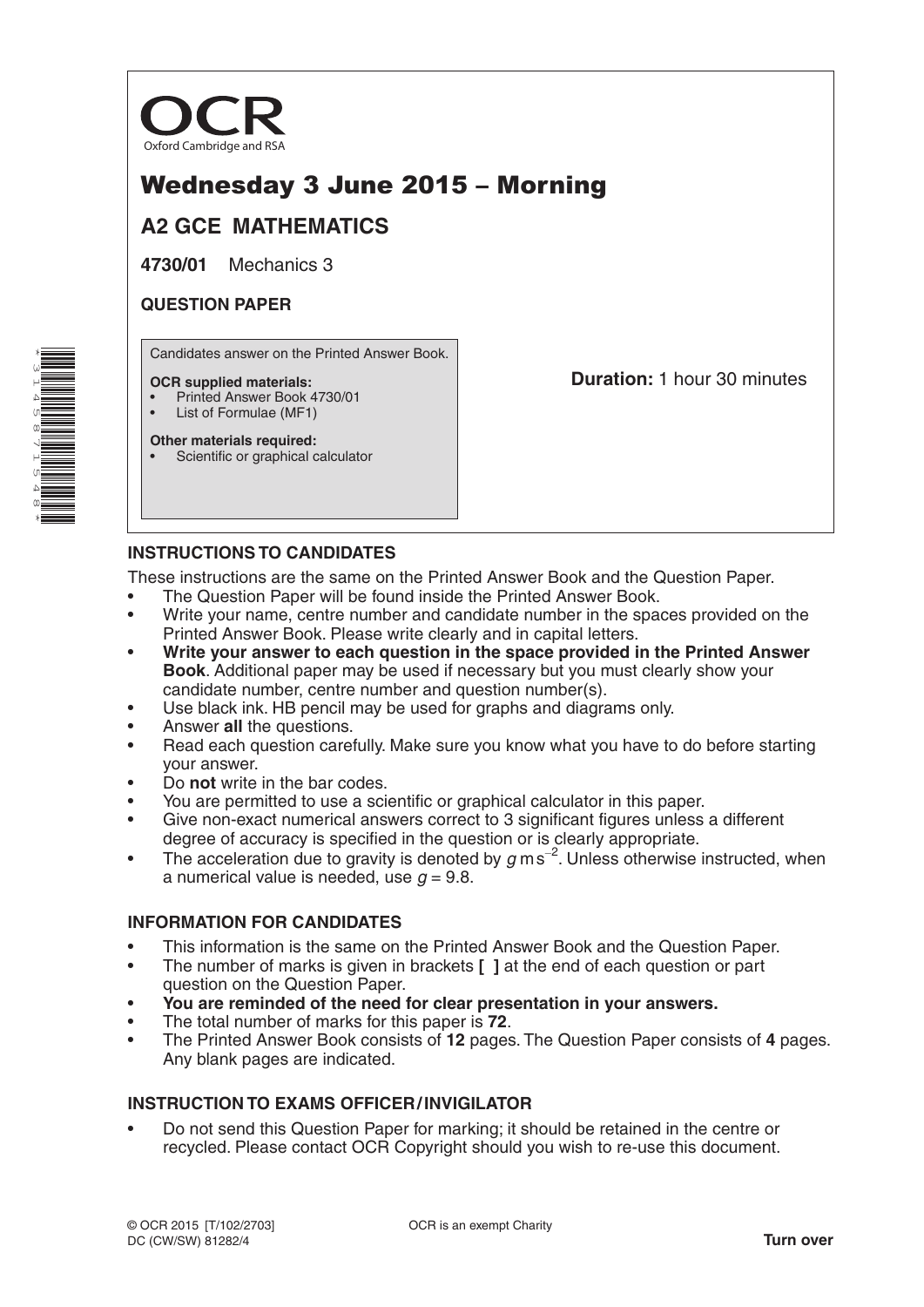- **1** A particle *P* of mass 0.2kg is moving on a smooth horizontal surface with speed  $3 \text{ ms}^{-1}$ , when it is struck by an impulse of magnitude *I*Ns. The impulse acts horizontally in a direction perpendicular to the original direction of motion of *P*, and causes the direction of motion of *P* to change by an angle  $\alpha$ , where tan  $\alpha = \frac{5}{12}$ .
	- **(i)** Show that  $I = 0.25$ . [4]
	- **(ii)** Find the speed of *P* after the impulse acts. **[2]**

**2**



Two uniform rods *AB* and *BC*, each of length 2*L*, are freely jointed at *B*, and *AB* is freely jointed to a fixed point at *A*. The rods are held in equilibrium in a vertical plane by a light horizontal string attached at *C*. The rods *AB* and *BC* make angles  $\alpha$  and  $\beta$  to the horizontal respectively. The weight of rod *BC* is 75N, and the tension in the string is 50N (see diagram).

(i) Show that 
$$
\tan \beta = \frac{3}{4}
$$
. [3]

(ii) Given that  $\tan \alpha = \frac{12}{5}$ , find the weight of *AB*. [5]



#### **Copyright Information**

For queries or further information please contact the Copyright Team, First Floor, 9 Hills Road, Cambridge CB2 1GE.

OCR is part of the Cambridge Assessment Group; Cambridge Assessment is the brand name of University of Cambridge Local Examinations Syndicate (UCLES), which is itself a department of the University of Cambridge.

OCR is committed to seeking permission to reproduce all third-party content that it uses in its assessment materials. OCR has attempted to identify and contact all copyright holders whose work is used in this paper. To avoid the issue of disclosure of answer-related information to candidates, all copyright acknowledgements are reproduced in the OCR Copyright Acknowledgements Booklet. This is produced for each series of examinations and is freely available to download from our public website (www.ocr.org.uk) after the live examination series. If OCR has unwittingly failed to correctly acknowledge or clear any third-party content in this assessment material, OCR will be happy to correct its mistake at the earliest possible opportunity.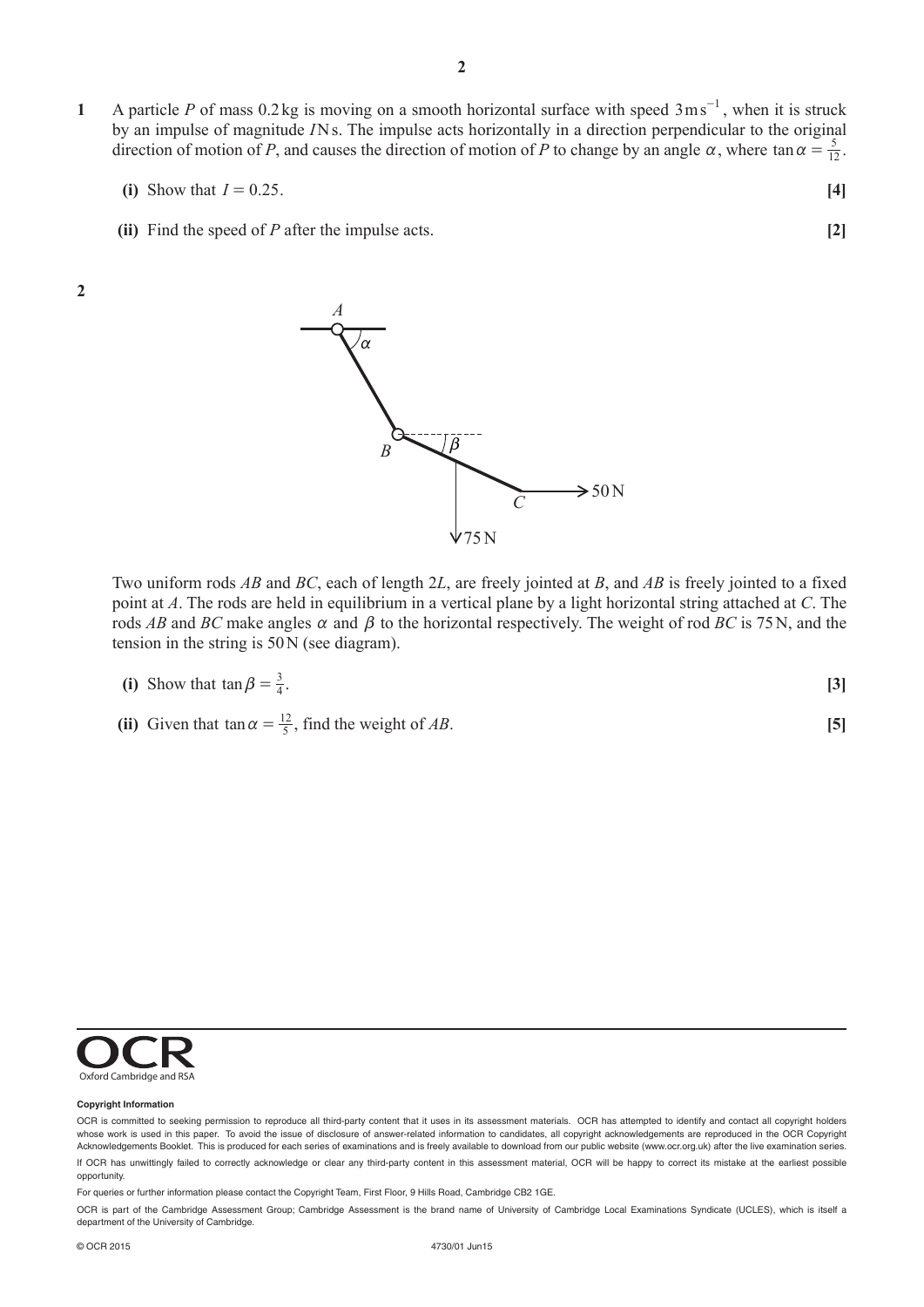

A small object *P* is attached to one end of each of two vertical light elastic strings. One string is of natural length 0.4m and has modulus of elasticity 10N; the other string is of natural length 0.5m and has modulus of elasticity 12N. The upper ends of both strings are attached to a fixed horizontal beam and *P* hangs in equilibrium 0.6m below the beam (see diagram).

**(i)** Show that the weight of *P* is 7.4N and find the total elastic potential energy stored in the two strings when  $P$  is hanging in equilibrium. **[6]**  $\qquad \qquad$  **[6]**  $\qquad \qquad$  **[6]**  $\qquad \qquad$  **[6]**  $\qquad \qquad$  **[6]**  $\qquad \qquad$  **[6]**  $\qquad \qquad$  **[6]**  $\qquad \qquad$  **[6]**  $\qquad \qquad$  **[6]**  $\qquad \qquad$  **[6]**  $\qquad \qquad$  **[6]**  $\qquad \qquad$  **[6]**  $\qquad \qquad$  **[6]** 

*P* is then held at a point 0.7m below the beam with the strings vertical. *P* is released from rest.

- **(ii)** Show that, throughout the subsequent motion, *P* performs simple harmonic motion, and find the period. **[7]**
- 4 A particle of mass 0.4 kg, moving on a smooth horizontal surface, passes through a point O with velocity  $10 \text{ ms}^{-1}$ . At time ts after the particle passes through O, the particle has a displacement x m from O, has a velocity  $v \text{ m s}^{-1}$  away from *O*, and is acted on by a force of magnitude  $\frac{1}{8}v \text{ N}$  acting towards *O*. Find

| (i) the time taken for the velocity of the particle to reduce from $10 \text{ m s}^{-1}$ to $5 \text{ m s}^{-1}$ , |
|--------------------------------------------------------------------------------------------------------------------|
|--------------------------------------------------------------------------------------------------------------------|

**(ii)** the average velocity of the particle over this time. **[6]**